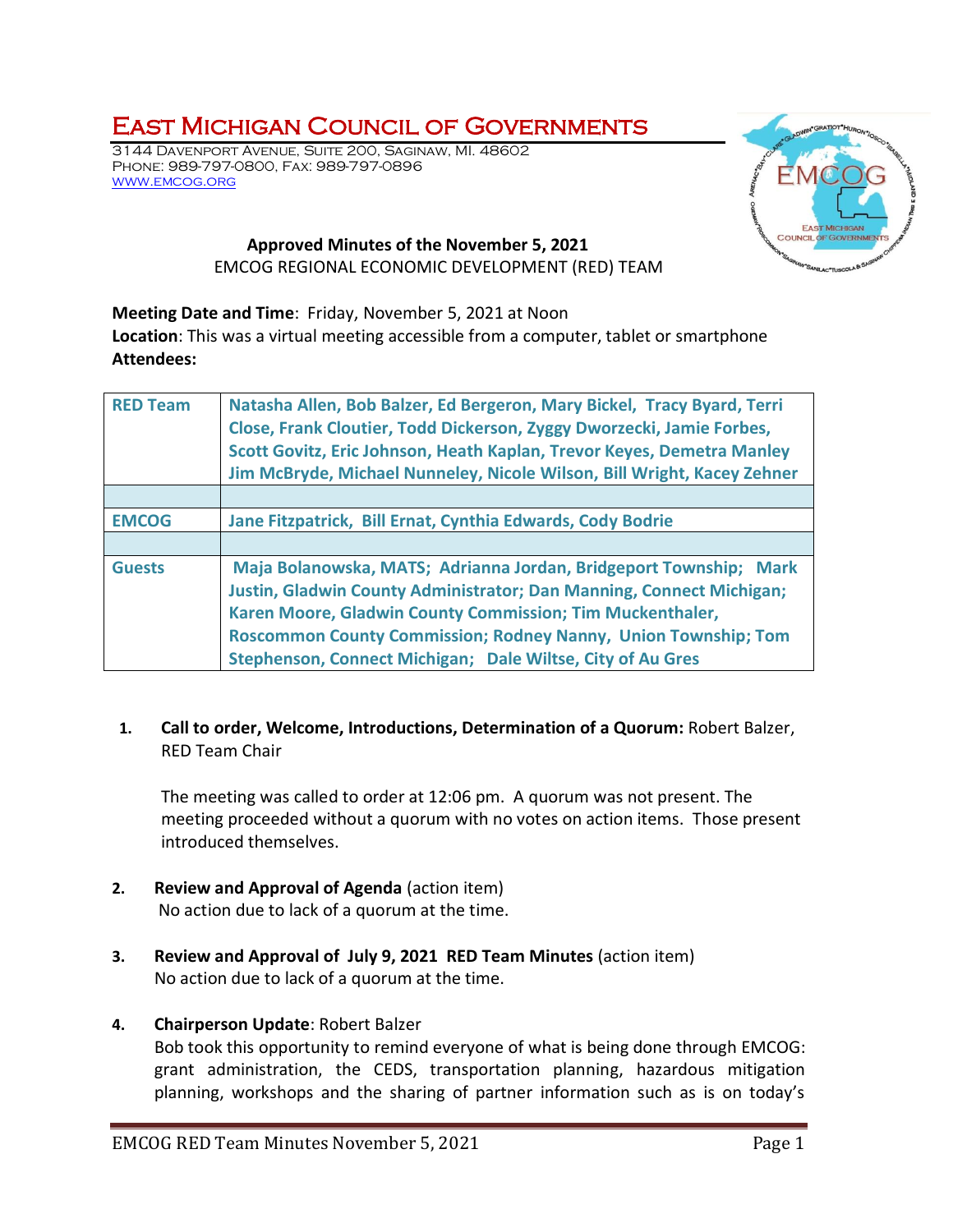agenda. He is looking forward to being a part of this in the future as he moves in to a different role of working for Consumers Energy and thanked everyone for their support.

**5. Broadband Update, Connect Michigan-** Dan Manning and Tom Stephenson Dan and Tom provided the latest information regarding the various federal and state programs and grants for broadband connectivity. They are still the primary contact for broadband. The State is setting up an Office of High Speed Broadband/Internet. There is a shift away from hot spots to the fiber network. There is much work being done to upgrade county maps. <https://connectednation.org/michigan/county-maps/> They will share their powerpoint slides after the meeting.

## **6. Business Resource Network** - Natasha Allen, MichiganWorks Region 7B

Natasha discussed the Life Coaches program for working with trends for HR to address issues that are not typically brought to HR. One of the top issues is mental health. The life coaches offer a safe place for employees to come to. The coach works on improvement plans, teaching basic life skills. This program is available in her six counties; this is not a typical MichiganWorks program. The results are showing a drop in the leaving rate of employees.

## **7. Opiod Crisis Grant -** Natasha Allen, MichiganWorks Region 7B

Natasha has worked with other MichiganWorks offices (NW and NE MichiganWorks) to bring a grant together through the State of Michigan to get federal funds (pre COVID) giving them access of up to \$3.0 Million to spend over 3 years to hire life coaches. The coaches will serve as the connection with agencies impacted by the opioid crisis and MichiganWorks to work toward barrier removal. The grant also includes dislocated work dollars for retraining individuals to get them back in the workforce. Another facet of the grant is working with some of the recovery agencies to talk to employers who are recovery friendly and support workers to stay in recovery and stay employed

## **8. EMCOG GIS/Data Hub Development Update** – Cynthia Edwards, EMCOG

Cynthia provided a brief update of the data hub development and updates/revisions to the EMCOG website. The Hub will be running and available soon. The presentation provided last summer will be broken down into mini presentations and uploaded on the website along with tutorials on how to use the applications.

**9. Integrated Economic & Community Development Activities**: Jane Fitzpatrick Jane referenced her written report. She also noted that she is working on the first year CEDS progress report that is due to EDA on January 31, 2022. As part of this report preparation she will be asking the RED Team for comments and input on the strategies in the current CEDS.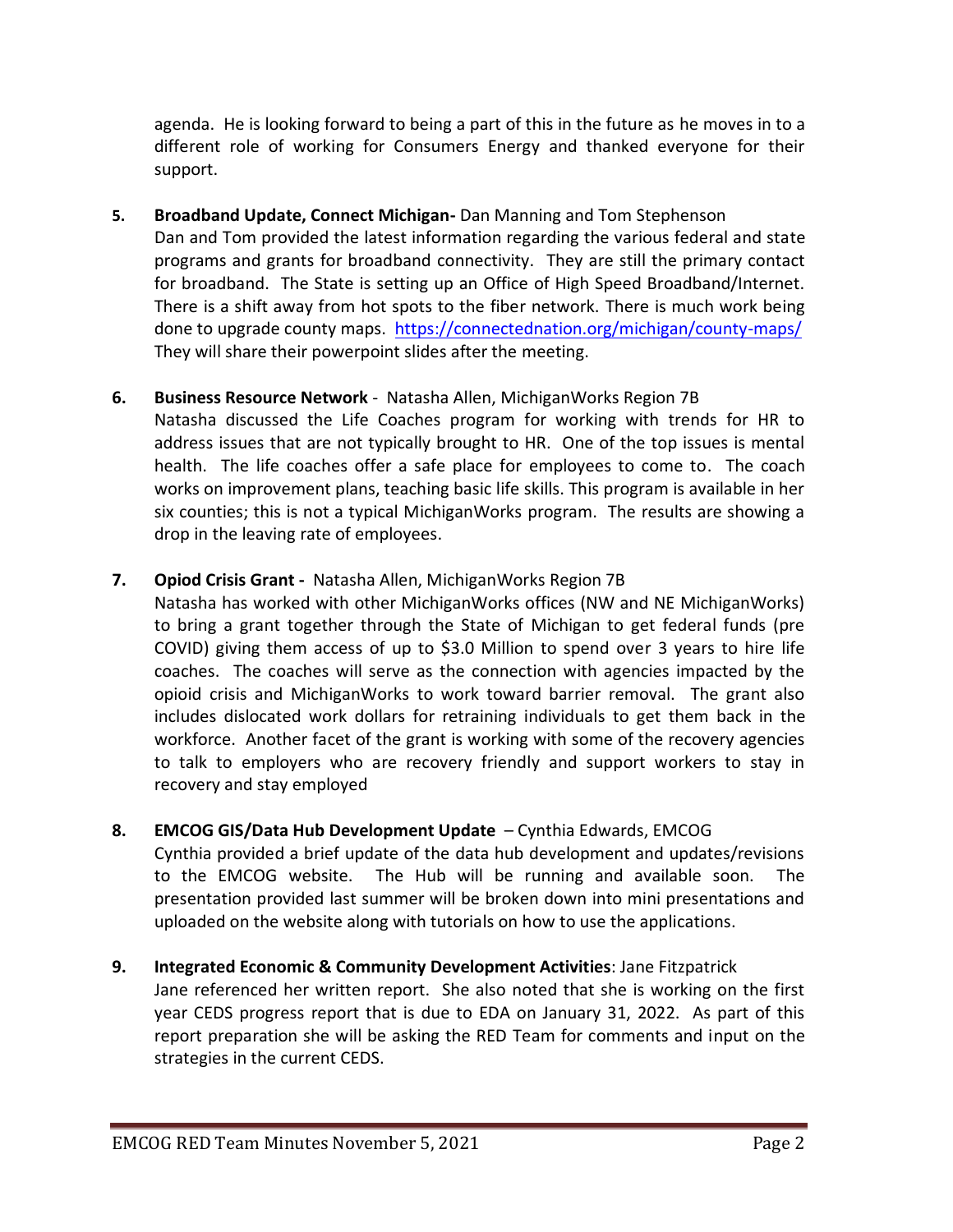#### **10. Reports From Staff - Bill Ernat and Cody Brodie**

Bill and Cody gave a brief overview of their written reports which were previously provided, followed by Q & A.

#### **11. Partner Updates**

#### *Eric Johnson, Clare-Gladwin Regional Education Service District (RESD)*

Eric commented that the broadband discussion has been interesting. He noted that the RESD is looking at increasing construction and auto instruction and investing in students in these areas.

#### *Jim McBryde, Middle Michigan Development Corporation (MMDC)*

Jim noted that the new MEDC Director visited last week and toured some of the manufacturers in Gratiot and Isabella Counties, including lunch and a roundtable discussion at CMURC, followed by a visit to a Clare County manufacturer and to St Gobain (Gladwin County – Beaverton) as the final stop.

#### **12. Good of the Order**

#### *Nicole Wilson, Midland Business Alliance*

Nicole noted that the Connect Michigan Team has been great to work with. A study/survey was done a while ago and they are now starting to put a plan together.

**13. Adjourn :** There being no further business, the RED Team meeting was adjourned at 1:46 pm